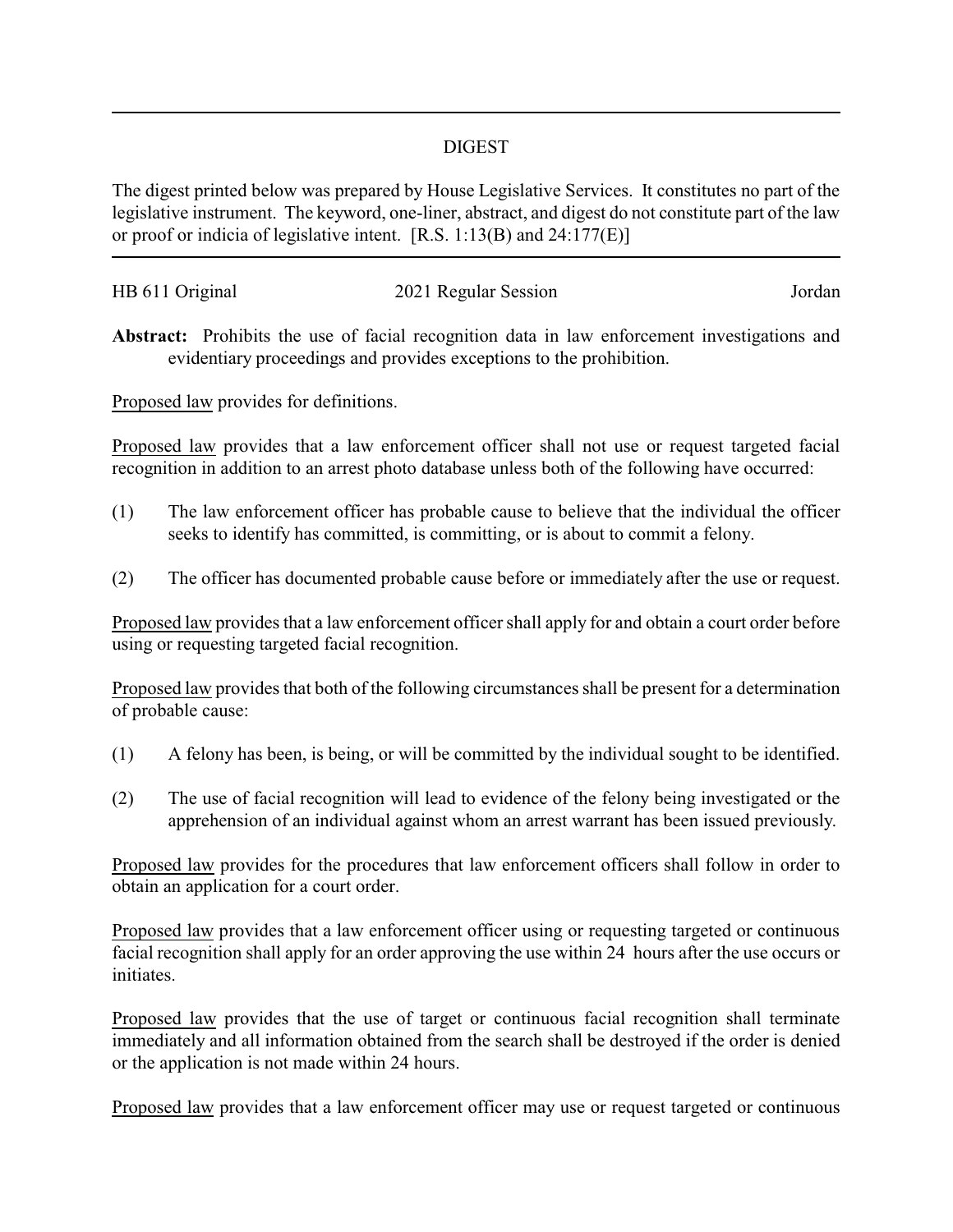facial recognition only for legitimate law enforcement purposes that include any of the following:

- (1) Exigent circumstances.
- (2) The identification or location of an individual who is deceased, incapacitated, or reasonably suspected to be the victim of a crime, whom the officer determines, in good faith, cannot be identified through other means.
- (3) The location of an individual who has been reported missing, including the subject of an Amber or Silver Alert.
- (4) The identification of an individual who has been lawfully arrested, either during the process of booking that individual after an arrest or during that individual's custodial detention.

Proposed law provides that a law enforcement officer who knowingly uses or requests targeted or continuous facial recognition for a purpose other than a legitimate law enforcement purpose is subject to dismissal, a fine of not more than \$10,000, or both.

Proposed law provides that an individual arrested as a result of an investigation generated through the use or request of targeted or continuous facial recognition shall be notified of that use or request and be delivered notice within 48 hours of the individual's arrest.

Proposed law provides that the court, on a specified finding of good cause, may seal the application, affidavit, and previously issued orders and delay the required notification for a period of 30 calendar days, or for an additional period not to exceed 90 days.

Proposed law subjects any application, affidavit, court order, or document relating to continuous or targeted facial recognition to the discovery provisions of the Code of Civil Procedure and the Code of Criminal Procedure.

Proposed law provides for the adoption of an audit process by the La. State Police Fusion Center and any law enforcement agency using targeted or continuous facial recognition to ensure that facial recognition is used only for legitimate law enforcement purposes.

Proposed law provides for the submission of a report to the La. House Committee on Administration of Criminal Justice no later than March 1st of each year by the La. Department of Public Safety and Corrections, the La. State Analytical and Fusion Exchange, and any other law enforcement agencies that use targeted or continuous facial recognition. Provides that the report shall contain all of the following information based on data from the previous calendar year:

- (1) The number of searches run.
- (2) The number of arrests and convictions that resulted from the searches.
- (3) The offenses that the searches were used to investigate.